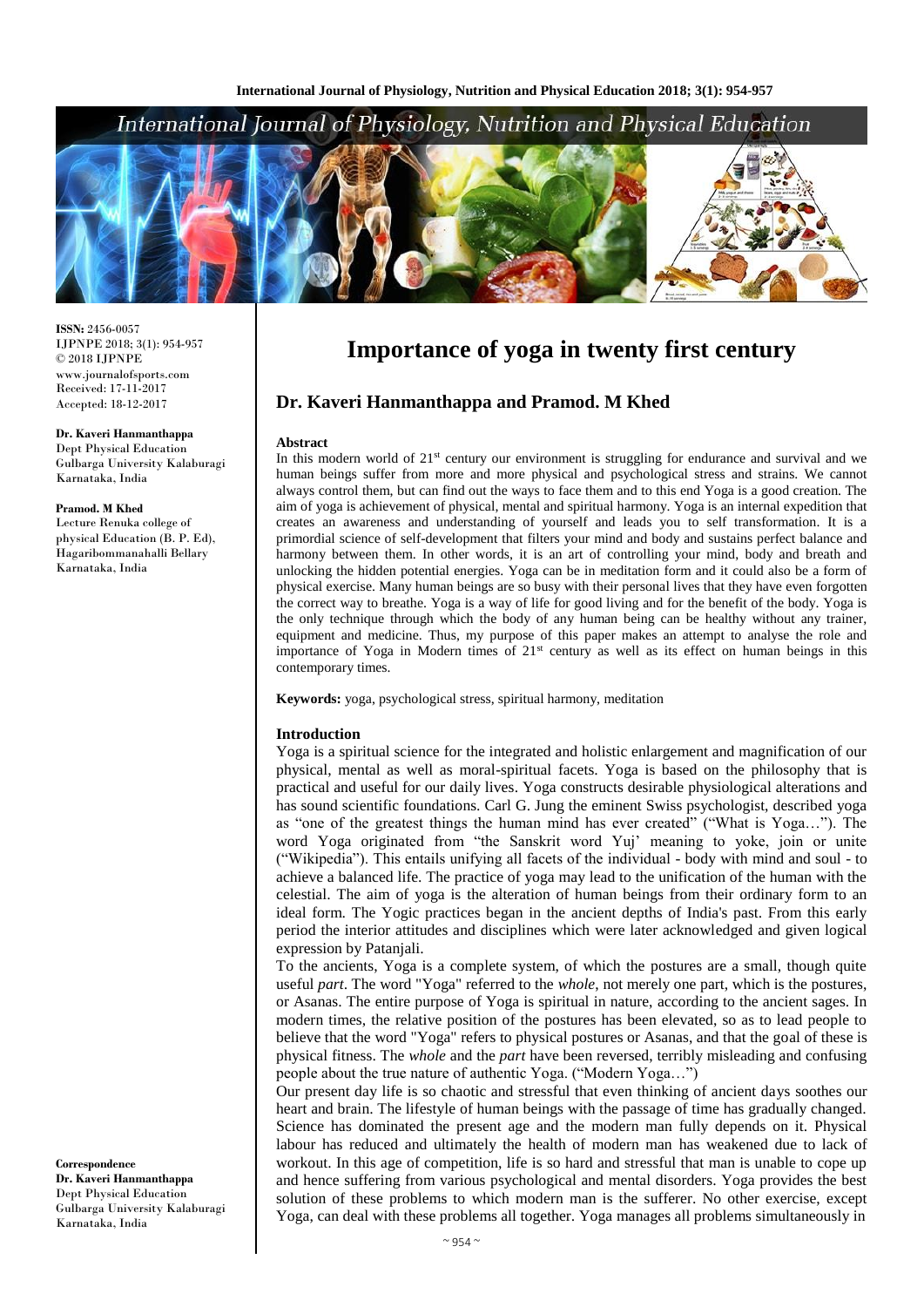a brilliant way. To compare with other games and exercises which provide only muscular and cardio-vascular fitness, Yoga gives an all-round development

A significant difference between the two is that Physical exercise is basically an exercise of skeletal muscles, but what about other involuntary muscles and organs. It is Yoga, which provides a solution to each and every part of our body. Yoga provides, exercise, massage and toning to all organs and to all types of muscles. In other words, the effect of Yoga reached to all internal organs to which the effect of no other exercise can reach.

For human it is not only the striated muscles which need to be strengthened, but it is the whole body which needs to treat effectively to gain strength, energy, flexibility and sound health. Now a day the definition of health has almost changed. Health is considered as the state of mental and physical, in which the individual is functionally well adjusted inwardly as concerns his body parts, and outwardly as concerns his environments. According to WHO – "Health is a state of complete physical, mental and social well-being and not merely an absence of disease or infirmity." Recently this definition has been improved and it has been added, "Attainment of a level of health that will enable every individual to lead a socially and economically productive life" (Karalay 2015).

Yoga not only deals with this broad definition of health, but also deals with other aspects like healing of injury and psychological disorders and provides curative treatment of many diseases. Yoga along with Naturopathy, Ayurved, and Acupressure provide solution of many complicated diseases. Yoga is a universal remedy for one who sincerely wants to seek it. Here it is essential to discuss the manner in which techniques of yoga affects the physical and mental fitness; and social well-being of humanity.

Due to modern life style man is suffering from various postural deformities and diseases like Obesity, Hypertension, Diabetes, Migraine, Cervical, Backaches, Depression, Anxiety, Cancer, Insomnia, Constipation, Allergy, Asthma, Cardiac diseases and etc. Various postural deformities like Kyphosis, lordosis, scoliosis, knocked knee etc. can be seen in the modern population. For these deformities congenital can be there, but the acquired especially the life style of an individual is more responsible than any other reason. The population involved in the chair job and driving generally suffered from Khyposis and as a result cervical spondolitis occurs. Yogasanas like Bhujangasana, Matyasayasana, Chakarasana etc. yields best result, but in the advance stage of diseases suksham Yog is helpful as muscles are too weak to bear the stress of asanas. Obesity, wearing high heals shoes, carrying a heavy weight on the back and pregnancy in some cases results in Lordosis. These people generally suffer from back ache especially in the lumbar region. In lordosis, Scoliosis and knocked knee, whether acquired or genetic, Yoga provides the best solution. In the present era of Science, the human muscles are suffering from atrophy due to lack of muscular activity. This result in weakness, sprain and strain due to atrophy of skeletal muscle. Atrophy of involuntary visceral muscle results in constipation and other digestive ailments. Regular practice of Yoga eradicates them forever.

Various types of stresses and pollution give birth to many diseases like Hypertension, Depression, Anxiety, Insomnia, Allergy, Asthma etc. They too are cured with Asanas, Sat Karmas, Pranayam and Meditation. The vibrations of the sound waves generated in the cranium by the reverberation of the word 'OM' during Bhramri pranyam cure many types'

headaches and mental disorders. The modern lifestyle is the slave of intoxicated drinks and drugs, social and moral ethics are harassing. In such condition Yam and Niyam of Asthang Yog come forward to suggest the right path.

Yoga has achieved wonderful popularity in the last few years, it is the quickest growing health movement, and despite it were developed thousands years ago. Age, religion, caste, sex has no bar with breathing and meditation techniques. There are many types of yoga and it may be hard for the beginners which type of yoga he or she wants to do. The most important advantage of yoga is the physical and mental therapy, the very essence of yoga lies in accomplishing mental peace, enhanced concentration power and a relaxed state of living. There are many health benefits of yoga, studies have shown that yoga can relieve many common and life threatening illness such as arthritis, chronic fatigue, diabetes, AIDS, asthma, high blood pressure, back pain, weight reduction, obesity, common cold, constipation, epilepsy, skin problems and respiration problems. Yoga also helps in rehabilitation of new and old injuries.

Regular yoga practice builds mental lucidity and coolness, boost body awareness, relives stress patterns, relaxes the minds and sharpens concentration. Yoga provides tools through which one can manage which the pain and helps contradict with the feeling of helplessness and depression. Yogic breathing and stretching exercises have been seen to result in better mental and physical energy and improved mood. The mental performance also increases with yoga. Doctors also have suggested that yoga can enhance cognitive performance.



## **1 What are the benefits of yoga?**

- Improves your flexibility
- Builds muscle strength
- Perfects your posture
- Prevents cartilage and joint breakdown
- Protects your spine
- Betters your bone health
- Increases your blood flow
- Drains your lymph and boost immunity

## **2. Yoga for weight loss**

Desire of many! *Yoga helps* here too. Sun Salutations and Kapalbhati pranayama help lose weight with yoga. Moreover, with regular practice of yoga, we tend to become more sensitive to the kind of food our body asks for and the time we take. This can also help keep a check on our weight.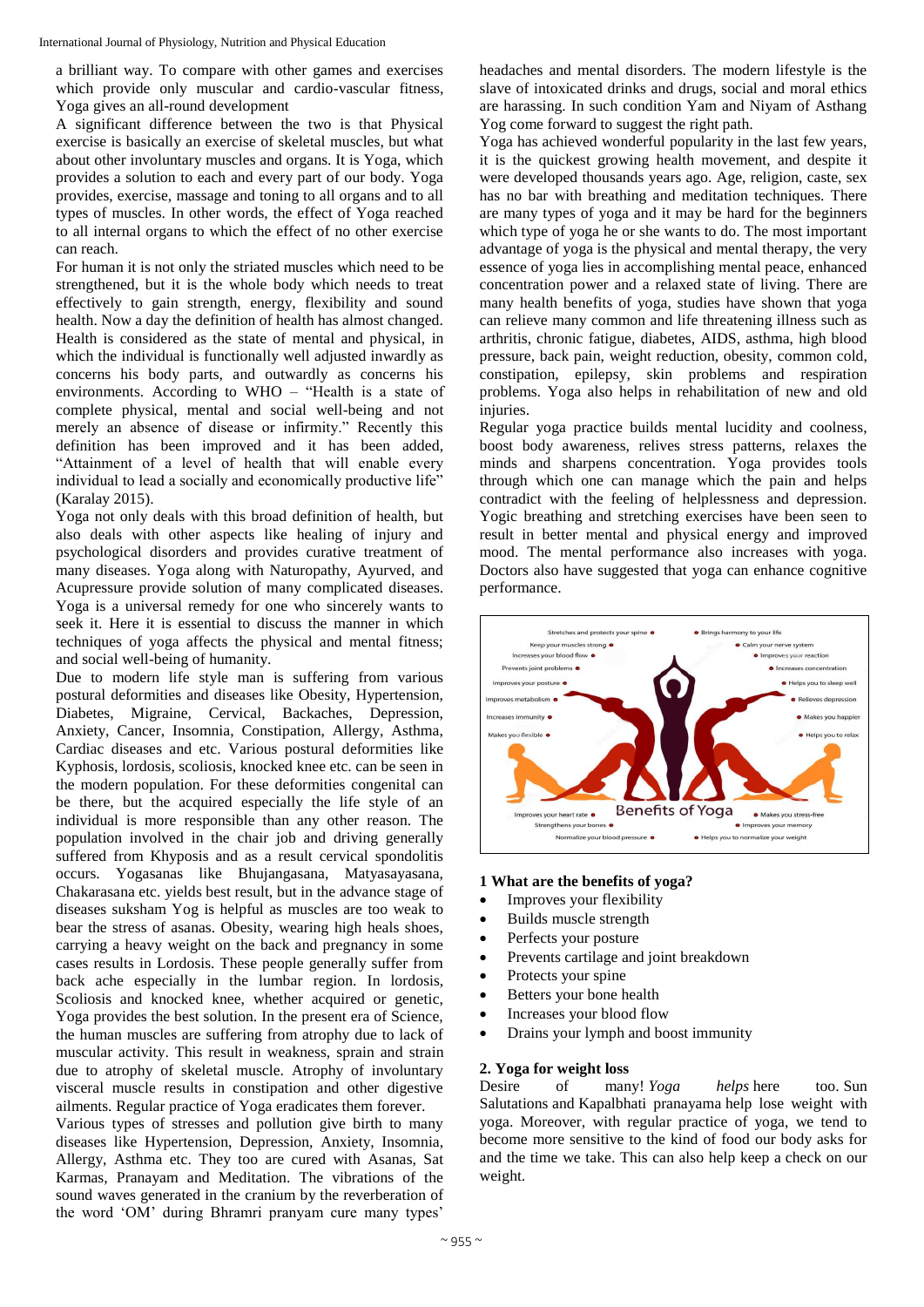

**3. Yoga for stress relief**. A few minutes of yoga during the day can be a great way to get rid of stress that accumulates daily - in both the body and mind. Yoga postures, pranayama and meditation are effective techniques to release stress. You can experience the calming effects of yoga in the Sri Sri Yoga Level 2 program.

**4. Yoga for inner peace.** We all love to visit peaceful, serene spots, rich in natural beauty. Little do we realize that peace can be found right within us and we can take a mini-vacation to experience this any time of the day! Benefit from a small holiday every day with yoga and meditation. Yoga is also one of the best ways to calm a disturbed mind.

**5. Yoga to improve immunity.** Our system is a seamless blend of the body, mind and spirit. An irregularity in the body affects the mind and similarly unpleasantness or restlessness in the mind can manifest as an ailment in the body. Yoga poses massage organs and strengthens muscles; breathing techniques and meditation release stress and improve immunity.

**6. Yoga to live with greater awareness.** The mind is constantly involved in activity – swinging from the past to the future – but never staying in the present. By simply being aware of this tendency of the mind, we can actually save ourselves from getting stressed or worked up and relax the mind. Yoga and pranayama help create that awareness and bring the mind back to the present moment, where it can stay happy and focused.

**7. Yoga for better relationships.** Yoga can even help improve your relationship with your spouse, parents, friends or loved ones! A mind that is relaxed, happy and contented is better able to deal with sensitive relationship matters. Yoga and meditation keeps the mind happy and peaceful; and watch how your relations with those around you blossom !

**8. Yoga to increase energy.** Do you feel completely drained by the end of the day? Shuttling through chores, and multitasking continuously can be quite exhausting. A few minutes of yoga everyday provides the much-needed fillip that boosts our energy and keeps us fresh. A 10-minute online-guided meditation is all you need to charge up your batteries, in the middle of a hectic day.

part of your daily routine to *get* a body that is strong, supple and flexible. Regular yoga practice, stretches and tones the body muscles and also makes them strong. It also helps improve your body posture when you stand, sit, sleep or walk. This would, in turn, help *relieve you of body pain* due to incorrect posture.

**10. Yoga to improve intuition.** *Yoga and meditation* have the power to improve your intuitive ability so that you spontaneously realize what needs to be done, when and how, to yield positive results. It does work! You only need to experience it yourself.

Remember, yoga is a continuous process. So keep practicing! The deeper you go into your *yoga practice*, the more profound will be its benefits.

| <b>Yoga Importance In Daily Life</b>                                                                              |
|-------------------------------------------------------------------------------------------------------------------|
| ✔ Attainment of perfect equilibrium and harmony.                                                                  |
| ✔ Promotes self- healing.                                                                                         |
| $\blacktriangleright$ Removes negative blocks from the mind and toxins from the<br>body.                          |
| ✔ Enhances Personal power.                                                                                        |
| √ Increases self-awareness.                                                                                       |
| $\checkmark$ Helps in attention focus and concentration, especially important<br>for children.                    |
| $\checkmark$ Reduces stress and tension in the physical body by activating<br>the parasympathetic nervous system. |
| Yoga As A Strategy To Cope With                                                                                   |
| <b>Modern Daily Life</b>                                                                                          |
|                                                                                                                   |

## **Physical benefits**

There are many health benefits from yoga, studies have shown that yoga can relieve much common and life threatening illness such as arthritis, chronic fatigue, diabetes, AIDS, asthma high blood pressure, back pain, weight reduction, obesity, common cold, constipation, epilepsy, skin problems and respiration problems. Yoga also helps in rehabilitation of new and old injuries. Yogasanas like Bhujangasana, Matyasayasana, Chakarasana etc. yields best result, but in the advanced stage of diseases suk sham Yog is helpful as muscles are too weak to bear the stress of asanas.

## **Psychological benefits**

Regular yoga practice helps you to become normal from your abnormal stage of living, it also gives you mental clarity and calmness, increases body awareness, relieves stress patterns, relaxes the minds and increases concentration. Yoga provides you a tool, with the help of this tool which one can cope which their problems, helps counter with the feeling of helplessness and depression. Yogic breathing and stretching exercises have been seen to result in better mental and physical energy and improved mood.

#### **Conclusion**

So Yoga is a multidimensional aspect and its scope has increased in the modern life of twenty first century. It is obvious that yoga is a boon for the 'modern' man of twenty first century, which has become a victim of everyday stress. Modern research has recognized the scientific roots of yogic practices and yoga has now achieved international recognition and acclaim. As we all know, 21<sup>st</sup> June has declared as Yoga

**9. Yoga for better flexibility & posture.** *Yoga* must become